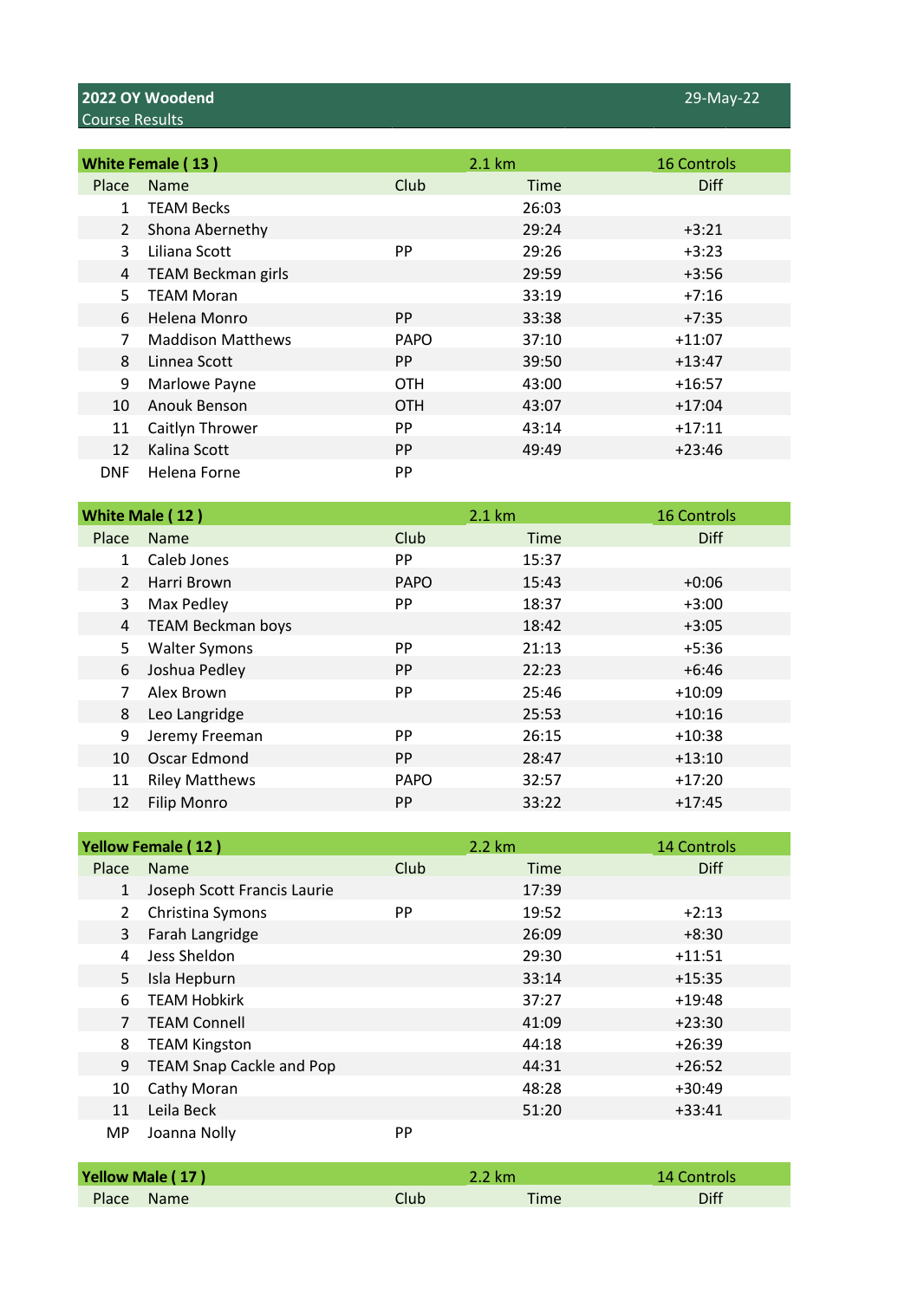|                | Louis Van Keulen         | PP          | 17:45    |          |
|----------------|--------------------------|-------------|----------|----------|
| $\overline{2}$ | <b>Tor Prince</b>        | PP          | 20:26    | $+2:41$  |
| 3              | <b>William Thrower</b>   | PP          | 20:46    | $+3:01$  |
| 4              | <b>Barnaby O'Neill</b>   | <b>PP</b>   | 22:02    | $+4:17$  |
| 5.             | William Stapleton        | PP          | 23:46    | +6:01    |
| 6              | Lachlan Stechmann        |             | 24:16    | $+6:31$  |
| 7              | Joshua Head              | PP          | 25:59    | +8:14    |
| 8              | Alex Brown               | <b>PAPO</b> | 28:11    | $+10:26$ |
| 9              | Hamish Zinzan            | PP          | 30:27    | $+12:42$ |
| 10             | Calix May Bouffandeau    | NC.         | 30:30    | $+12:45$ |
| 11             | Nigel Beck               |             | 31:34    | $+13:49$ |
| 12             | Robbie Stapleton         | PP          | 46:30    | $+28:45$ |
| 13             | Karl Wood                |             | 52:51    | $+35:06$ |
| <b>MP</b>      | Jilt Van Keulen          | <b>PP</b>   |          |          |
| DNS.           | Colin McGeever           | <b>NC</b>   |          |          |
| $\Omega$       | Harri Brown 2nd course   | <b>PAPO</b> | 18:27 NC |          |
| 0              | Leo Langridge 2nd course |             | 39:02 NC |          |

|                | <b>Orange Female (25)</b>    |             | 3.5 km      | <b>13 Controls</b> |
|----------------|------------------------------|-------------|-------------|--------------------|
| Place          | <b>Name</b>                  | Club        | <b>Time</b> | <b>Diff</b>        |
| $\mathbf{1}$   | <b>Greta Prince</b>          | PP          | 50:38       |                    |
| $\overline{2}$ | Nora Audra                   | PP          | 51:28       | $+0:50$            |
| 3              | Torun Joergensen             | PP          | 56:17       | $+5:39$            |
| 4              | Anna Wright                  | <b>PP</b>   | 56:31       | $+5:53$            |
| 5              | Lucy Harman                  | UC          | 56:32       | $+5:54$            |
| 6              | <b>Phoebe Burns</b>          |             | 56:33       | $+5:55$            |
| $\overline{7}$ | Fiona Stechmann              | <b>NC</b>   | 1:01:56     | $+11:18$           |
| 8              | Erin Harrison                | <b>NC</b>   | 1:04:45     | $+14:07$           |
| 9              | Lizzie Stapleton             | PP          | 1:05:45     | $+15:07$           |
| 10             | <b>Brigette Bilbe</b>        | PP          | 1:07:50     | $+17:12$           |
| 11             | <b>TEAM The Copplestones</b> |             | 1:14:19     | $+23:41$           |
| 12             | Lisa Chubb                   | PP          | 1:17:50     | $+27:12$           |
| 13             | Lisa Ainley                  | PP          | 1:20:51     | $+30:13$           |
| 14             | Nicky Hogarth                | PP          | 1:22:25     | $+31:47$           |
| 15             | Melisa Zinzan                | PP          | 1:23:32     | $+32:54$           |
| 16             | Valerie Fletcher             | PP          | 1:55:35     | $+1:04:57$         |
| 17             | Jane Heatherington           | PP          | 2:06:13     | $+1:15:35$         |
| <b>MP</b>      | Melanie Brigden              | PP          |             |                    |
| <b>MP</b>      | Pamela Dwyer                 | PP          |             |                    |
| <b>MP</b>      | Jocelyn Douglas              | <b>PAPO</b> |             |                    |
| <b>MP</b>      | Helen O'Neill                | PP          |             |                    |
| <b>DNF</b>     | Leigh Power                  | <b>NC</b>   |             |                    |
| <b>DNS</b>     | <b>Emily Watt</b>            | PP          |             |                    |
| <b>DNS</b>     | Hannah Watt                  | PP          |             |                    |
| 0              | Farah Langridge 2nd course   |             | 1:46:07 NC  |                    |

3.5 km Place Name Diff Club Club Time Diff Ian Edmond 39:18 2 Nicholas Freeman PP 43:47 +4:29 Joshua Jones PP 52:27 +13:09 **Orange Male (13)** 13 Controls 2.5 km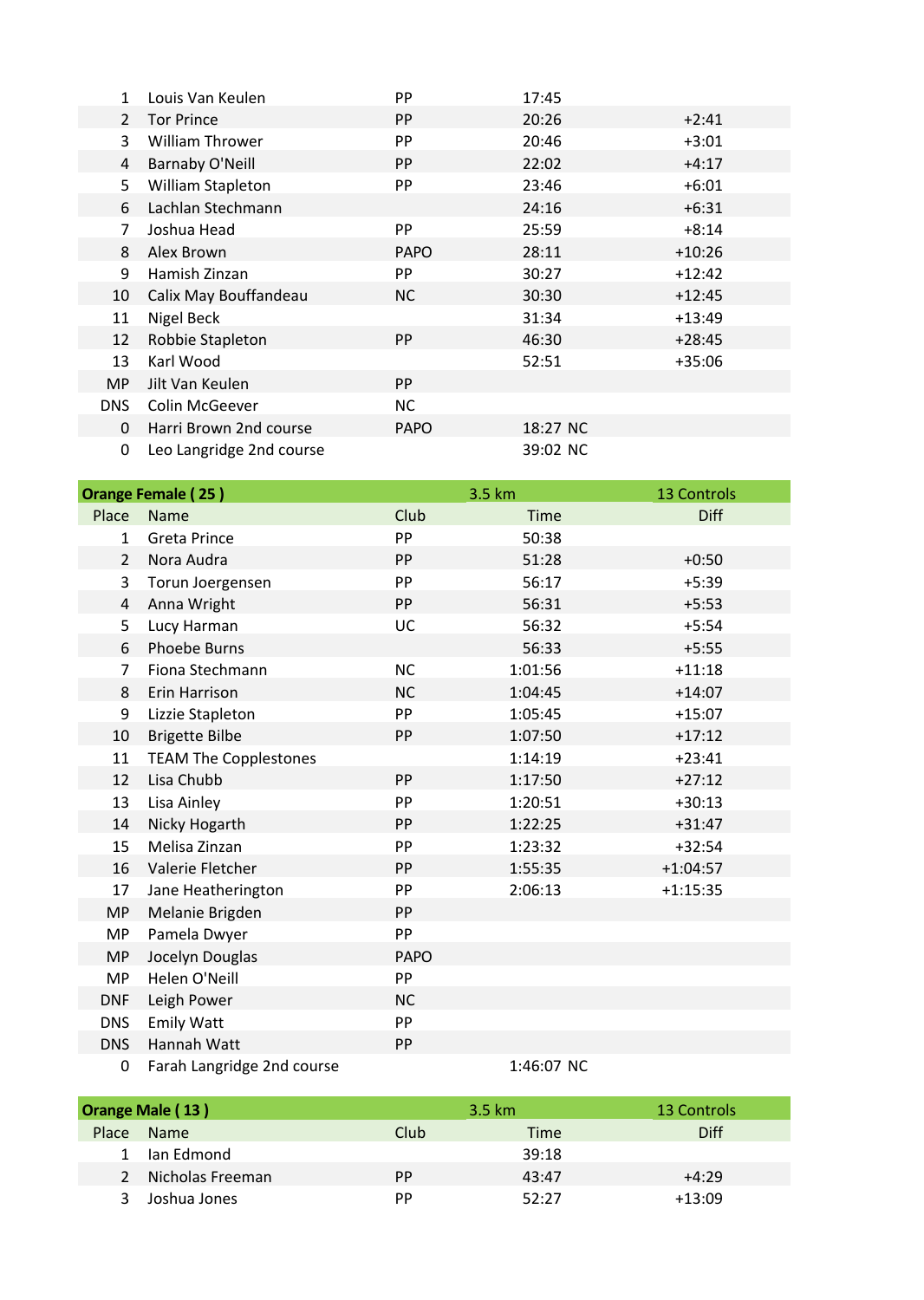| 4          | Ned O'Neill            | <b>PP</b>   | 57:39    | $+18:21$   |
|------------|------------------------|-------------|----------|------------|
| 5.         | Thomas Zinzan          | <b>PP</b>   | 59:56    | $+20:38$   |
| 6          | Julian Lampen          | UC.         | 1:07:14  | $+27:56$   |
| 7          | <b>Hector Symons</b>   | <b>PP</b>   | 1:49:30  | $+1:10:12$ |
| 8          | <b>William Power</b>   | <b>NC</b>   | 2:12:32  | $+1:33:14$ |
| MP.        | Mahe Langridge         |             |          |            |
| <b>MP</b>  | Ethan Majendie         | PP.         |          |            |
| <b>DNS</b> | <b>Bryce Coulter</b>   | NC.         |          |            |
| <b>DNS</b> | <b>Marcel Vickers</b>  | <b>PP</b>   |          |            |
| 0          | Harri Brown 3rd course | <b>PAPO</b> | 39:17 NC |            |

|                | <b>Red Short Female (17)</b>  |           | 3.7 km      | <b>13 Controls</b> |
|----------------|-------------------------------|-----------|-------------|--------------------|
| Place          | <b>Name</b>                   | Club      | <b>Time</b> | <b>Diff</b>        |
| $\mathbf{1}$   | <b>Frances Charters</b>       | PP        | 46:57       |                    |
| $\overline{2}$ | Jean Cory-Wright              | PP        | 57:56       | $+10:59$           |
| 3              | Karin Prince                  | PP        | 1:06:11     | $+19:14$           |
| 4              | Stephanie Farrant             | PP        | 1:09:43     | $+22:46$           |
| 5              | Josie Boland                  | PP        | 1:11:36     | $+24:39$           |
| 6              | Jane Clifford                 | PP        | 1:21:36     | $+34:39$           |
| 7              | Lynne John                    | PP        | 1:23:13     | $+36:16$           |
| 8              | Sue Cooke                     | <b>PP</b> | 1:23:50     | $+36:53$           |
| 9              | <b>Trish Faulkner</b>         | PP        | 1:36:01     | $+49:04$           |
| 10             | <b>Frances Wall</b>           | <b>PP</b> | 2:18:56     | $+1:31:59$         |
| 11             | Sarah Steel                   | PP        | 2:28:08     | $+1:41:11$         |
| <b>MP</b>      | Kyla Moore                    | <b>PP</b> |             |                    |
| MP             | <b>TEAM Scott team</b>        |           |             |                    |
| <b>MP</b>      | <b>Geraldine Trevella</b>     | <b>PP</b> |             |                    |
| MP             | <b>TEAM The Library Group</b> |           |             |                    |
| <b>MP</b>      | Sue Unsworth                  | <b>PP</b> |             |                    |
| <b>DNF</b>     | Julia Moore                   | PP        |             |                    |

|                | <b>Red Short Male (17)</b> |             | 3.7 km      | <b>13 Controls</b> |
|----------------|----------------------------|-------------|-------------|--------------------|
| Place          | Name                       | Club        | <b>Time</b> | <b>Diff</b>        |
| 1              | Pat Bodger                 | PP          | 50:02       |                    |
| $\overline{2}$ | Finn Van Keulen            | PP          | 56:35       | $+6:33$            |
| 3              | Leo O'Neill                | PP          | 56:50       | $+6:48$            |
| 4              | Graeme Read                | PP          | 1:02:48     | $+12:46$           |
| 5              | Dave Laurie                | PP          | 1:07:43     | $+17:41$           |
| 6              | Andy Buchanan              | PP          | 1:11:22     | $+21:20$           |
| 7              | Raymond Nicholson          | PP          | 1:13:44     | $+23:42$           |
| 8              | <b>William MacManus</b>    | <b>PP</b>   | 1:17:48     | $+27:46$           |
| 9              | Dave Pedley                | PP          | 1:17:51     | $+27:49$           |
| 10             | Peter Dickie               | PP          | 1:18:46     | $+28:44$           |
| 11             | Dave Alderson              | PP          | 1:24:49     | $+34:47$           |
| 12             | Jonathan Hunt              | PP          | 1:34:32     | $+44:30$           |
| 13             | <b>Greg Bristow</b>        | PP          | 1:47:51     | $+57:49$           |
| 14             | Pete Douglas               | <b>PAPO</b> | 1:54:12     | $+1:04:10$         |
| 15             | Keith Unsworth             | PP          | 2:16:36     | $+1:26:34$         |
| <b>MP</b>      | David Wall                 | <b>PP</b>   |             |                    |
| 0              | Joshua Jones 2nd course    | <b>PAPO</b> | 49:23 NC    |                    |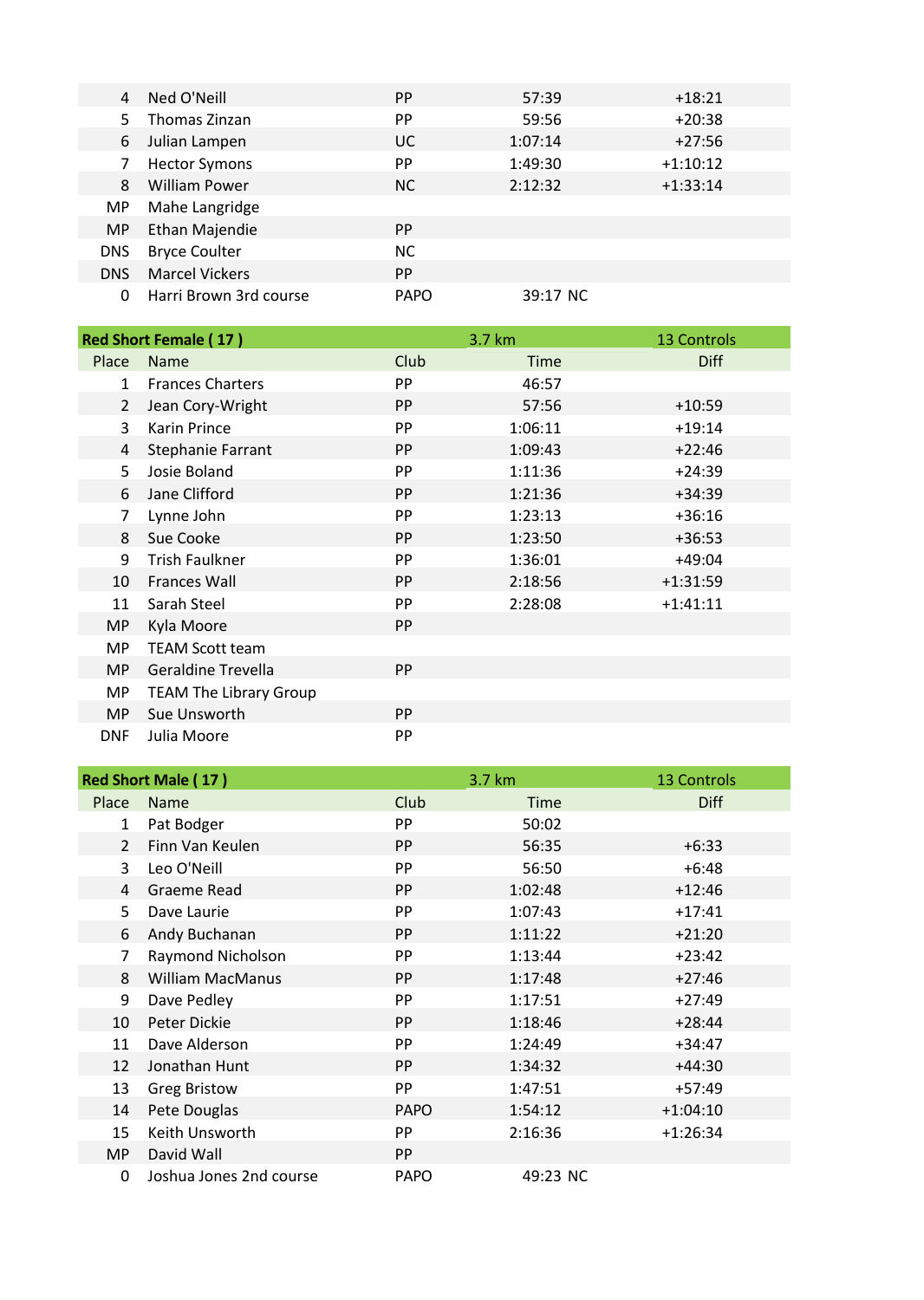|                | <b>Red Medium Female (20)</b> |           | 5.8 km  | 20 Controls |
|----------------|-------------------------------|-----------|---------|-------------|
| Place          | <b>Name</b>                   | Club      | Time    | <b>Diff</b> |
| $\mathbf{1}$   | Lara Scott                    | PP        | 1:06:13 |             |
| $\overline{2}$ | Juliet Freeman                | PP        | 1:13:17 | $+7:04$     |
| 3              | Jana Monro                    | PP        | 1:20:40 | $+14:27$    |
| 4              | Katie Smithson                | PP        | 1:29:17 | $+23:04$    |
| 5              | Kate Pedley                   | PP        | 1:30:04 | $+23:51$    |
| 6              | Isabella Zinzan               | PP        | 1:30:51 | $+24:38$    |
| $\overline{7}$ | Christina Freeman             | PP        | 1:45:08 | $+38:55$    |
| 8              | Marta Scott                   | PP        | 1:50:54 | $+44:41$    |
| 9              | Jocelyn Thrower               | PP        | 1:53:13 | $+47:00$    |
| 10             | Ann-Marie Head                | PP        | 1:56:09 | $+49:56$    |
| 11             | Sylvia Maclaren               | <b>NC</b> | 1:56:46 | $+50:33$    |
| 12             | Linley Earnshaw               | PP        | 2:05:22 | $+59:09$    |
| 13             | Maria Laurie                  | PP        | 2:10:16 | $+1:04:03$  |
| 14             | Jan Harrison                  | PP        | 2:10:32 | $+1:04:19$  |
| 15             | Kathrin Mueller               | PP        | 2:36:58 | $+1:30:45$  |
| <b>MP</b>      | Daisy York                    | PP        |         |             |
| <b>DNF</b>     | <b>Emily Forne</b>            | PP        |         |             |
| <b>DNF</b>     | <b>TEAM Scrambled legs</b>    |           |         |             |
| <b>DNS</b>     | Iona Powell                   | PP        |         |             |
| <b>DNS</b>     | Nicole Symons                 | PP        |         |             |

|                | <b>Red Medium Male (18)</b> |           | 5.8 km      | 20 Controls |
|----------------|-----------------------------|-----------|-------------|-------------|
| Place          | <b>Name</b>                 | Club      | <b>Time</b> | <b>Diff</b> |
| $\mathbf{1}$   | Alistair Cory-Wright        | <b>PP</b> | 56:34       |             |
| $\mathfrak{D}$ | <b>Andrew Scott</b>         | PP        | 1:11:44     | $+15:10$    |
| 3              | Alan Moore                  | PP        | 1:11:46     | $+15:12$    |
| 4              | <b>Bruce Steven</b>         | PP        | 1:19:54     | $+23:20$    |
| 5              | Andrew Johnstone            | <b>PP</b> | 1:21:14     | $+24:40$    |
| 6              | Gordon Thrower              | PP        | 1:23:40     | $+27:06$    |
| $\overline{7}$ | Dylan Owen                  | <b>PP</b> | 1:25:02     | $+28:28$    |
| 8              | <b>Martin Freeman</b>       | PP        | 1:30:05     | $+33:31$    |
| 9              | <b>William Steel</b>        | <b>PP</b> | 1:38:04     | $+41:30$    |
| 10             | Nic Gorman                  | PP        | 1:39:14     | $+42:40$    |
| 11             | Steve O'Neill               | <b>PP</b> | 1:40:43     | $+44:09$    |
| 12             | <b>Trevor Batin</b>         | PP        | 1:49:12     | $+52:38$    |
| 13             | Digby Symons                | <b>PP</b> | 1:56:08     | $+59:34$    |
| 14             | Craig Crawford              | <b>NC</b> | 1:57:42     | $+1:01:08$  |
| 15             | Toby O'Neill                | <b>PP</b> | 2:08:21     | $+1:11:47$  |
| 16             | Scott Babington             | PP        | 2:20:57     | $+1:24:23$  |
| <b>MP</b>      | Alex Head                   | PP        |             |             |
| <b>DNF</b>     | Will Tidswell               |           |             |             |

| <b>Red Long Female (11)</b> |                     |           | 8.7 km  | 27 Controls |
|-----------------------------|---------------------|-----------|---------|-------------|
| Place                       | <b>Name</b>         | Club      | Time    | <b>Diff</b> |
|                             | Katherine Babington | <b>PP</b> | 1:22:28 |             |
|                             | 2 Kaia Joergensen   | <b>PP</b> | 1:28:35 | $+6:07$     |
|                             | Phoebe Hunt         | <b>PP</b> | 1:28:59 | $+6:31$     |
|                             | Sara Prince         | <b>PP</b> | 1:39:39 | $+17:11$    |
|                             | Jenni Adams         | <b>PP</b> | 1:42:48 | $+20:20$    |